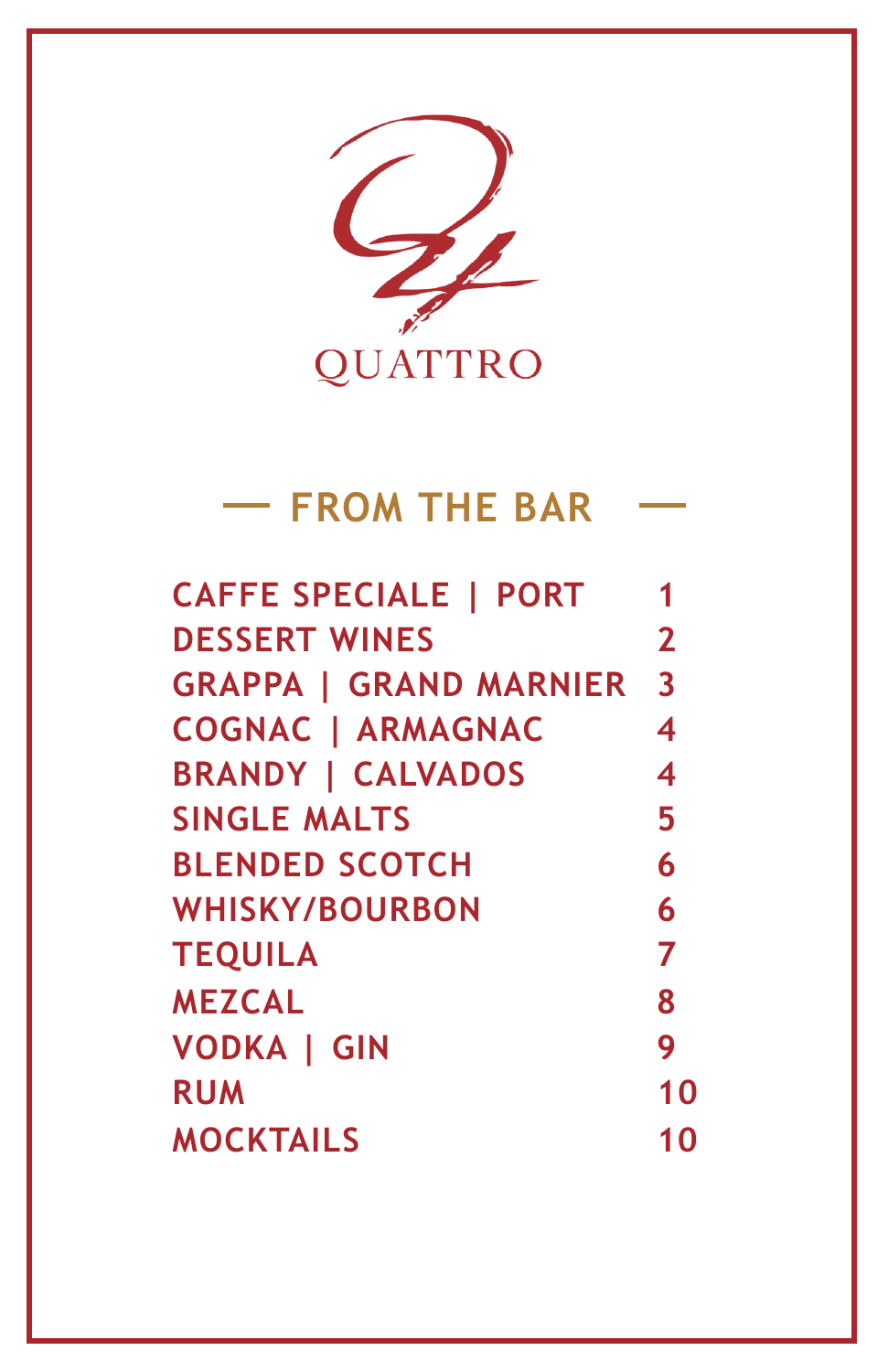# **CAFFE SPECIALE**

| Pick Me Up ESPRESSO, BAILEYS, KAHLUA, ON THE ROCKS      | 18  |
|---------------------------------------------------------|-----|
| Fire Starter ESPRESSO, SAMBUCA, KAHLUA                  | 18. |
| <b>Anicino</b> CAPPUCCINO, SAMBUCA                      | 18. |
| <b>Quattro</b> CHOCOLATE, BRANDY, KAHLUA, GRAND MARNIER | 18  |
| <b>Monte Cristo</b> GRAND MARNIER, KAHLUA               | 20. |

### **PORT**

|                                         | 2OZ | <b>BTL</b> |
|-----------------------------------------|-----|------------|
| <b>LATE BOTTLED VINTAGE</b>             |     |            |
| Taylor Fladgate 2010                    | 9   |            |
| <b>TAWNY</b>                            |     |            |
| Warre's Otima 10 Year Old               | 13  | 65         |
| Taylor 10 Year Old                      | 15  | 85         |
| Taylor 20 Year Old                      | 20  | 145        |
| <b>VINTAGE</b>                          |     |            |
| Graham's Quinta dos Malvedos 2001375 ML |     | 80         |
| Neiport 1997 750 ML                     |     | 300        |

Fonseca 1985 *750 ML* 400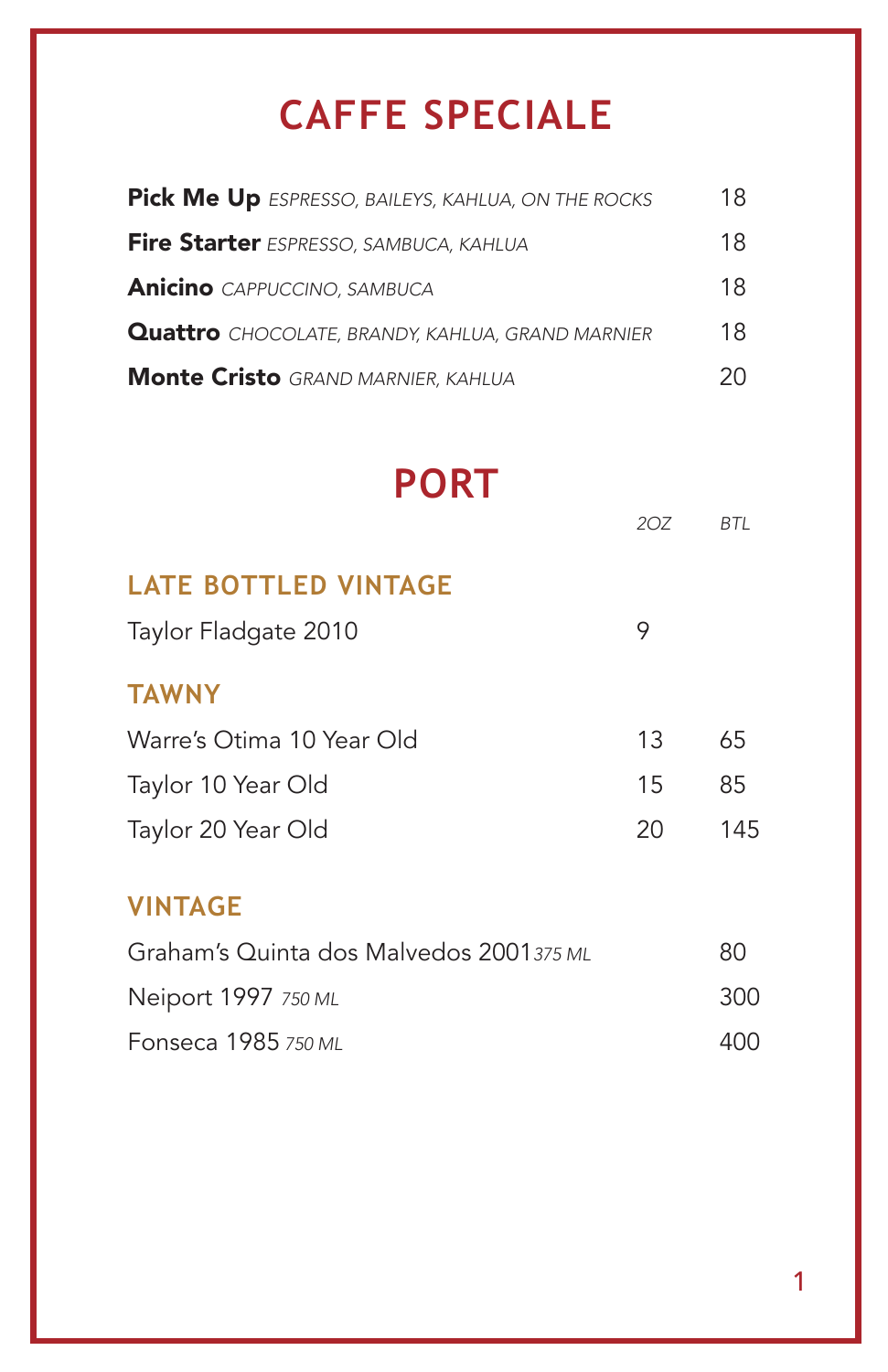# **DESSERT WINES**

| <b>ITALY</b>                              | 2OZ | <b>BTL</b> |
|-------------------------------------------|-----|------------|
| Batasiolo Moscato d'Asti ITALY 750ML      | 8   | 60         |
| <b>BRITISH COLUMBIA</b>                   |     |            |
| Inniskillin Icewine Vidal 375ML           | 20  | 125        |
| SpearHead Riesling LATE HARVEST 375ML     | 10  | 60         |
| <b>USA</b>                                |     |            |
| Quady Essencia Orange Muscat 200ML        | 9   | 50         |
| Elysium California Black Muscat 375ML     | 10  | 60         |
| Joseph Phelps Eisrebe 2003 375ML          |     | 100        |
| Pride Mountain Mistelle de Viognier 375ML |     | 100        |
| <b>FRANCE</b>                             |     |            |
| Chateau D'Yquem, Sauterne 1989 750ML      |     | 1500       |
| <b>CHILE</b>                              |     |            |
| Errazuriz Late Harvest 375ML              | 8   | 35         |
| <b>HUNGARY</b>                            |     |            |

| Oremus Tokaji 3 Puttonyos 2000 500ML |  | 125 |
|--------------------------------------|--|-----|
|--------------------------------------|--|-----|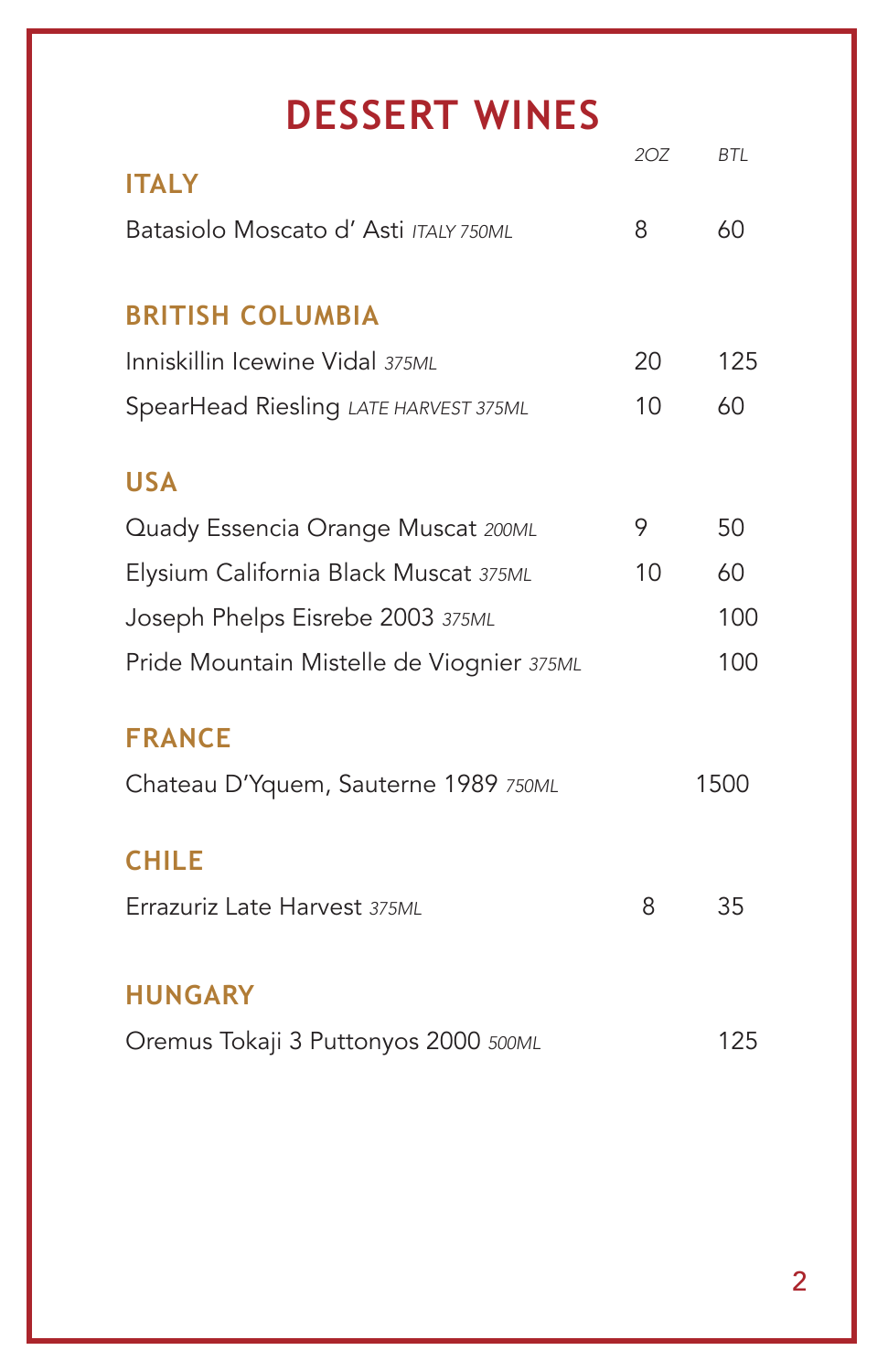## **GRAPPA**

| <b>Maschio Beniamino</b> Moscato               | 10 |
|------------------------------------------------|----|
| Altesino Brunello di Montalcino                | 15 |
| Tignanello Sangiovese, Cabernet Sauvignon      | 17 |
| Tedeshi Amarone                                | 16 |
| Dell'Ornellaia Eligo Riserva                   | 24 |
| Gaja Ca'Marcanda Promis                        | 19 |
| Gaja Barbaresco                                | 24 |
| Gaja Sperss                                    | 24 |
| Gaja Costa Russi                               | 24 |
| Gaja Gaia&Rey                                  | 24 |
| Poli Cleopatra Amarone                         | 22 |
| Poli Cleopatra Moscato d'Oro                   | 22 |
| <b>Ornellaia</b> Cabernet Sauvignon            | 21 |
| <b>Arnaldo Caprai</b> Sagrantino di Montefalco | 23 |
| <b>Sassicaia</b> Cabernet Sauvignon            | 23 |
| <b>Fassbind Carnevale Moscato SWITZERLAND</b>  | 27 |
| <b>Fassbind Carnevale Brunello SWITZERLAND</b> | 27 |
| <b>Fassbind Carnevale</b> Barolo SWITZERLAND   | 27 |

# **GRAND MARNIER**

| <b>Grand Marnier Navan</b>          | 10 |
|-------------------------------------|----|
| Grand Marnier Cordon Rouge          | 10 |
| Grand Marnier Cuvée Louis Alexandre | 16 |
| <b>Grand Marnier Centenaire</b>     | 26 |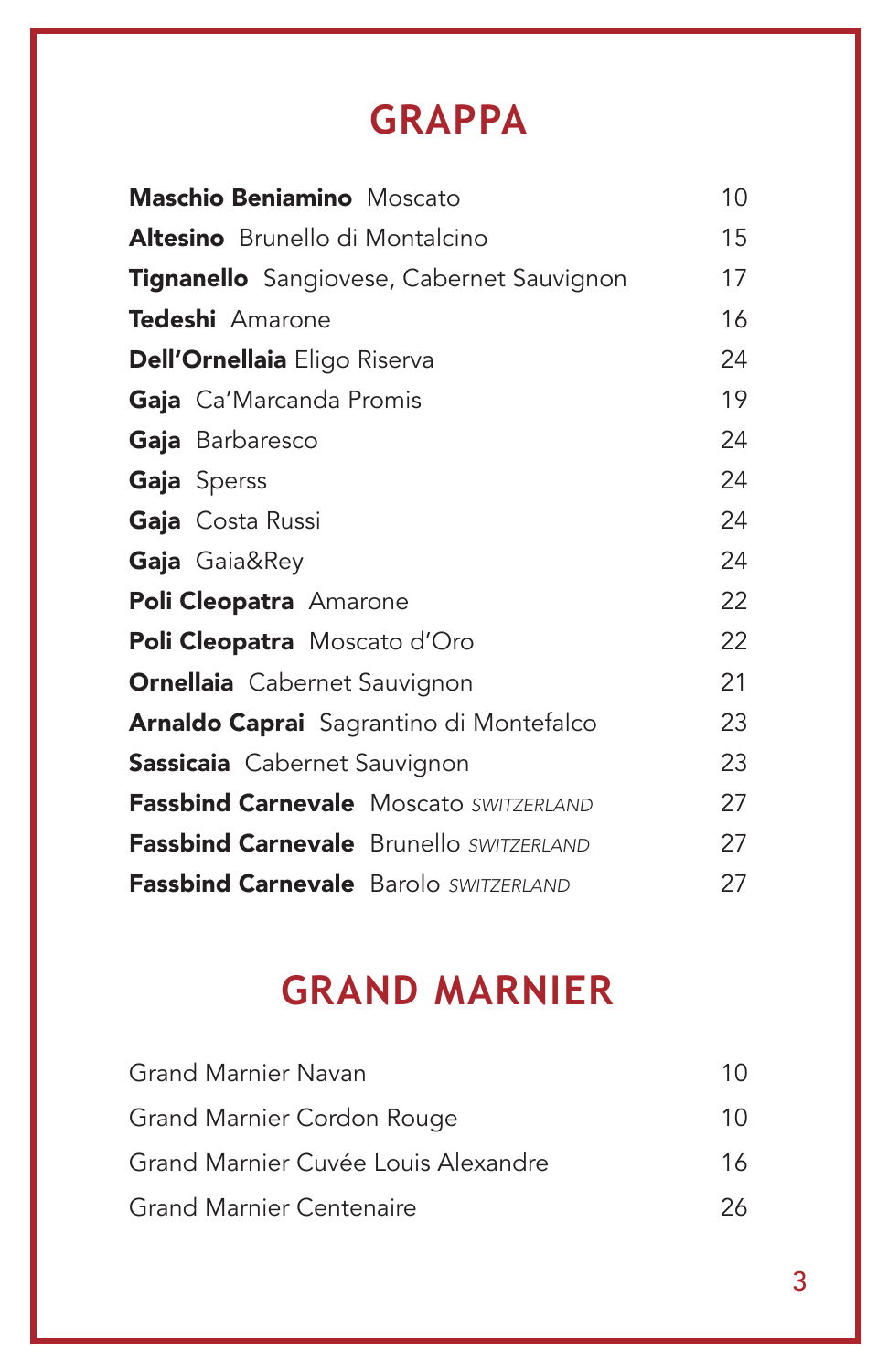# **COGNAC**

| Remy Martin VSOP          | 19  |
|---------------------------|-----|
| Remy Martin XO Excellence | 35  |
| Remy Martin Extra         | 75  |
| Remy Martin Louis XIII    | 325 |
| Hennessy VS               | 15  |
| <b>Hennessy VSOP</b>      | 19  |
| Hennessy XO               | 30  |
| Courvoisier VSOP          | 19  |

## **ARMAGNAC**

| Saint Vivant VSOP   | 15  |
|---------------------|-----|
| Castarede 1997      | 21  |
| Castarede 1987      | 24  |
| Marcel Trépout 1991 | 25  |
| Marcel Trépout 1990 | 22  |
| Marcel Trépout 1981 | 38. |

### **BRANDY**

Vecchia Romagna, Italy 8

# **CALVADOS**

Pere Magloire **15**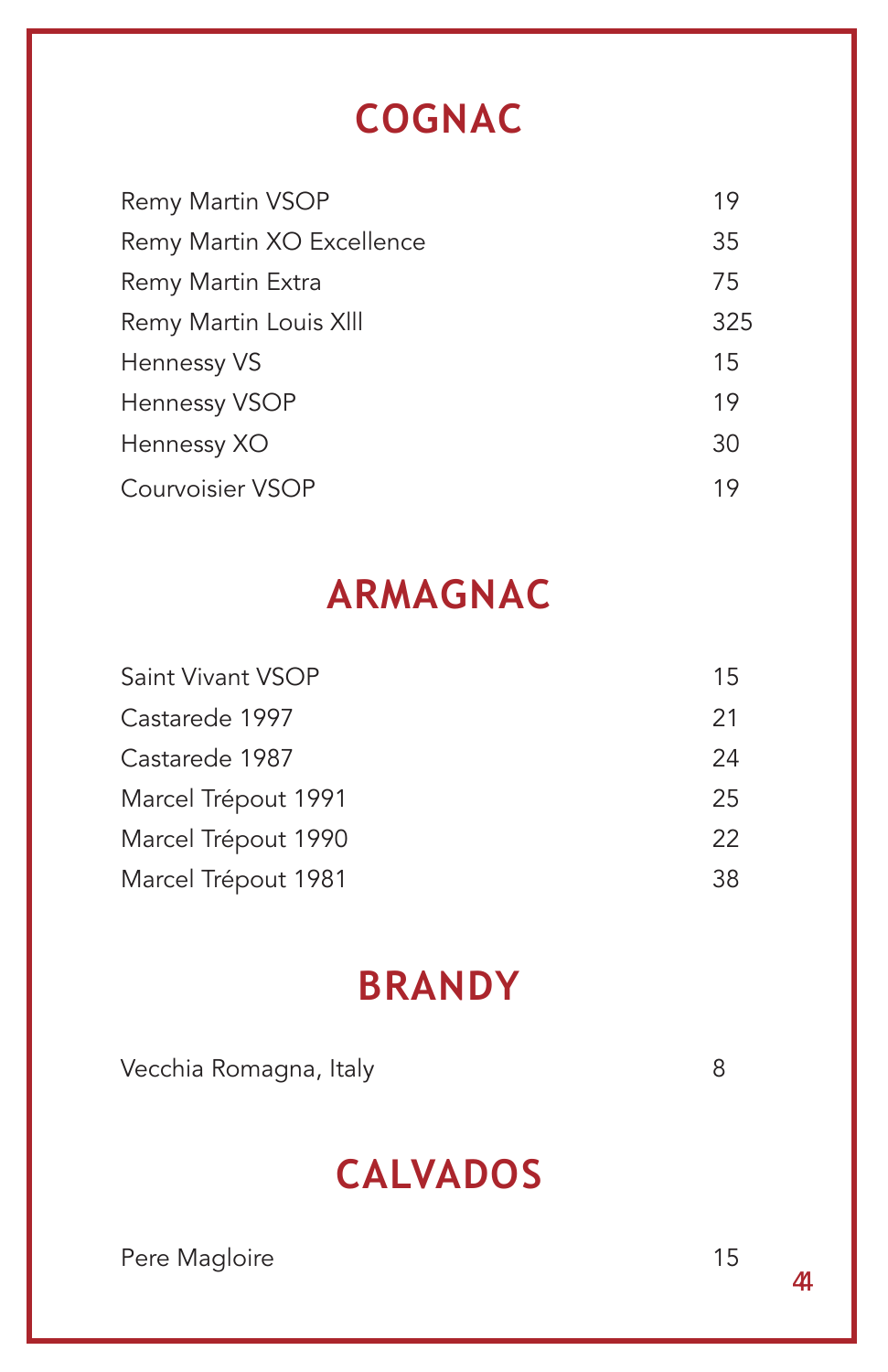# **SINGLE MALTS**

#### **THE ISLANDS**

| Laphroaig 10 Year                             | 15 |
|-----------------------------------------------|----|
| Talisker Storm                                | 14 |
| Talisker 25 Year                              | 60 |
| Bowmore 15 Year - Sherry Cask                 | 21 |
| Lagavulin 16 Year                             | 19 |
| Ardberg Uigeadail 10 Year                     | 22 |
| <b>THE LOWLANDS</b>                           |    |
| Glenkinchie 12 Year                           | 17 |
| Auchentoshan 12 Year                          | 16 |
| THE HIGHLANDS - SOUTHWEST COAST               |    |
| Aberlour 10 Year                              | 15 |
| Cardhu 12 Year                                | 16 |
| Oban 14 Year                                  | 19 |
| Longrow 7 Year - Gaja Barolo Cask             | 40 |
| THE HIGHLANDS - NORTHERN & COAST              |    |
| Dalmore 12 Year                               | 13 |
| Highland Park 12 Year                         | 15 |
| Highland Park 18 Year                         | 30 |
| Glenmorangie 12 Year - Port Cask Quinta Ruban | 15 |
| Glen Ord 25 Year                              | 65 |
| Brora 30 Year                                 | 75 |
|                                               |    |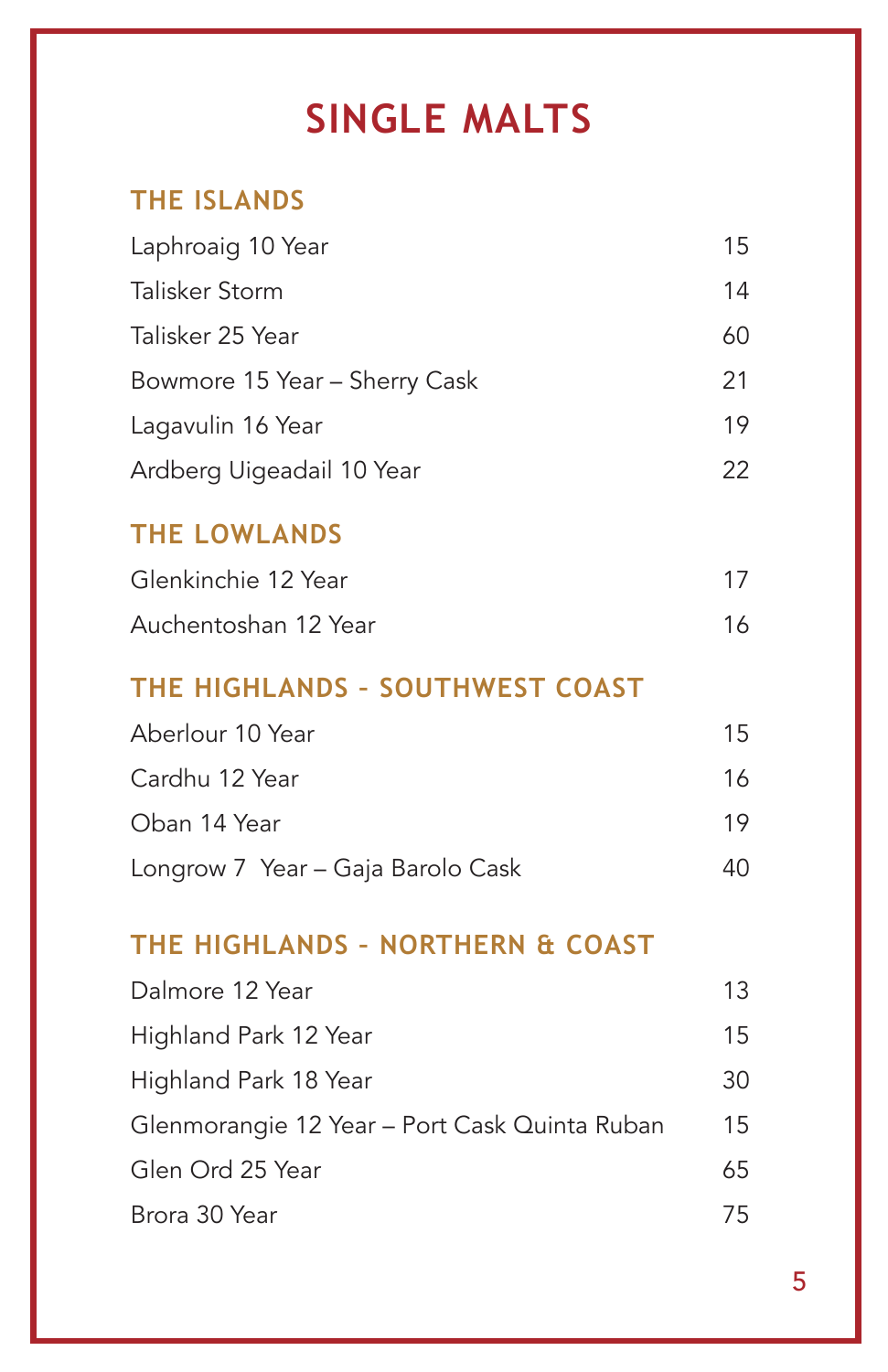#### **SPEYSIDE**

| Glenlivet 12 Year          | 13 |
|----------------------------|----|
| Glenfiddich 12 Year        | 13 |
| Glenfiddich 15 Year Solera | 18 |
| Strathisla 12 Year         | 14 |
| Dalwhinnie 15 Year         | 16 |
| Glenrothes - Bourbon Cask  | 17 |
| Macallan Classic Cut       | 45 |

# **BLENDED SCOTCH**

| <b>Famous Grouse</b>       |     |
|----------------------------|-----|
| Chivas 12 Year             | 10  |
| Johnnie Walker Black Label | 12  |
| Johnnie Walker Blue Label  | 45. |
| Johnnie Walker Gold Label  | 14  |

### **WHISKY/BOURBON**

#### **CANADIAN**

| Canadian Club                  |    |
|--------------------------------|----|
| Lot No. 40                     | 11 |
| Crown Royal                    |    |
| Crown Royal - Northern Harvest | 15 |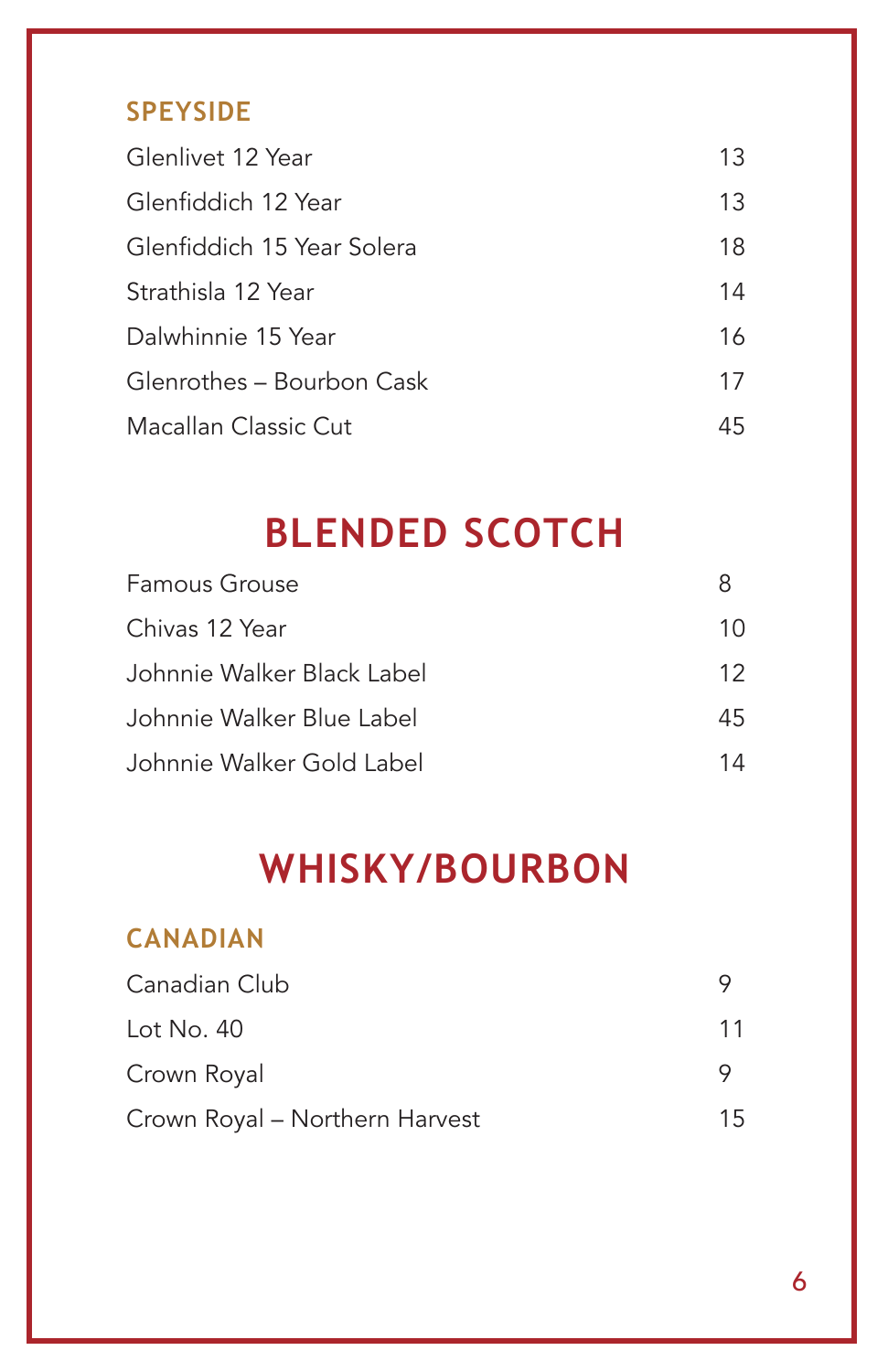#### **IRISH**

| Jameson                  | 9  |
|--------------------------|----|
| Bushmills, Black Bush    | 9  |
| Tryconnell, Single Malt  | 13 |
| <b>BOURBON</b>           |    |
| Jack Daniel's, Old No. 7 | 9  |
| Wild Turkey              | 9  |
| Jim Beam                 | 10 |
| Gentleman Jack           | 14 |
| Maker's Mark             | 13 |
| <b>Woodford Reserve</b>  | 16 |
| Knob Creek 9 Years       | 16 |
| Michter's                | 20 |

# **TEQUILA**

### **BLANCO - NO AGING REQUIREMENTS**

| Sauza                                                |    |
|------------------------------------------------------|----|
| Chaya<br>PREMIUM STYLE, BOLD AND EDGY                | 15 |
| Tavi<br>MODERN STYLE, FLAVOURS OF CITRUS AND VANILLA | 15 |
| <b>Patron</b><br>LIGHT FRESH AND CLEAN TASTING       | 17 |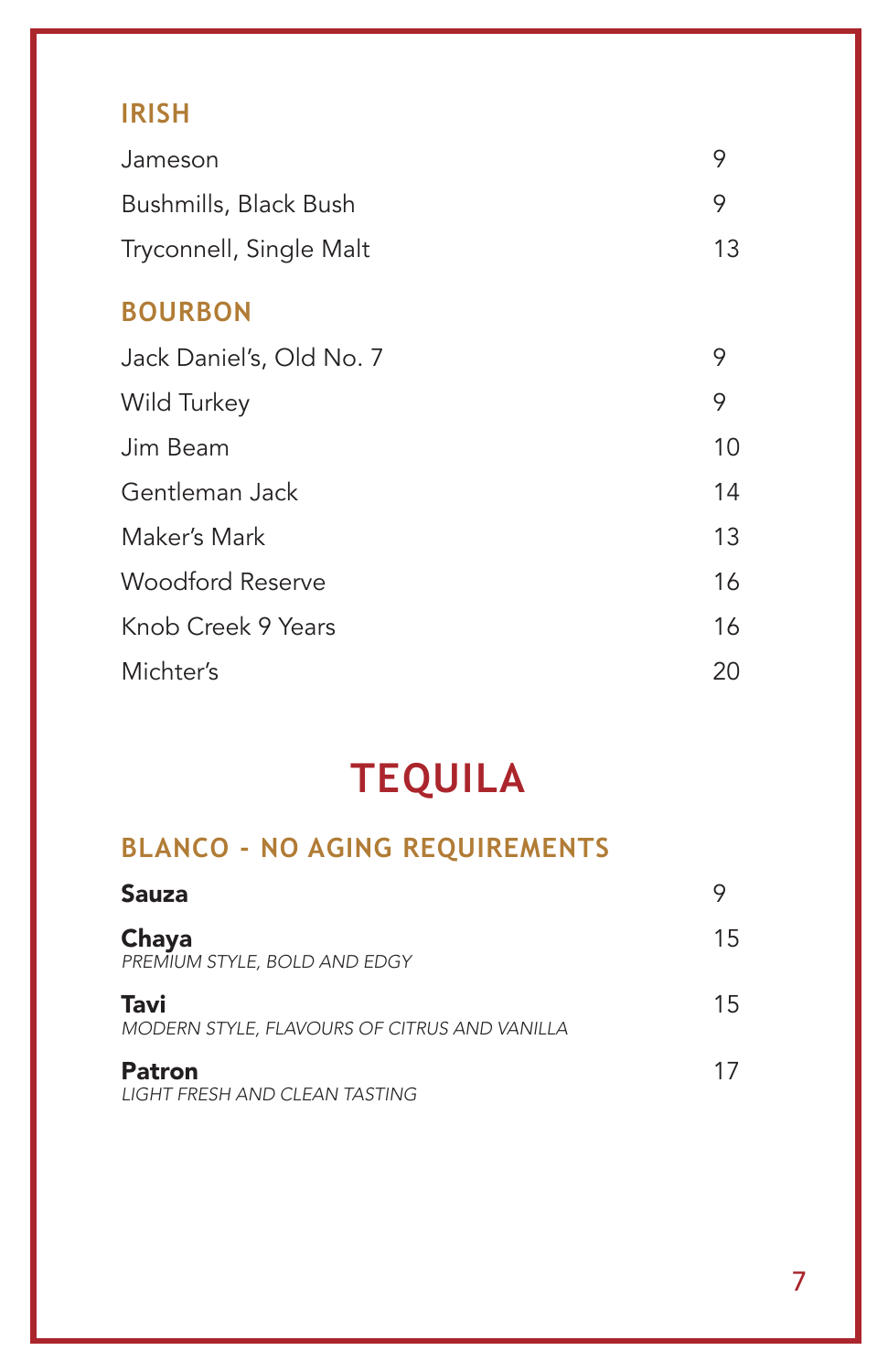#### **REPOSADO - MINIMUM TWO MONTHS IN OAK**

| 1800<br>AGED FOR MINIMUM SIX MONTHS. EXPECT PRONOUNCED AROMAS<br>OF CARAMEL, SPICE, WHITE PEPPER AND SMOKE | 9  |
|------------------------------------------------------------------------------------------------------------|----|
| El Jimador<br>AGED 2 MONTHS, FLAVOURS OF CINNAMON, CITRUS AND SPICE                                        | 10 |
| <b>Sauza Hornitos</b><br>AGED 2 MONTHS IN LARGER BARRELS, LESS OAK, SWEET PEAR<br><b>AND SPICE</b>         | 9  |
| <b>Herradura</b><br>AGED 11 MONTHS, FRUITY NOTES, VANILLA AND SPICE,<br><b>INVENTORS OF REPOSADO</b>       | 13 |
| Corazon<br>AGED 1 YEAR IN CANADIAN OAK. AROMAS OF CEDAR. DATES AND<br>CARAMEL. CREAMY FINISH               | 15 |
| <b>Patron</b><br>AGED 6 MONTHS, LIGHT SMOOTH OAK FLAVOURS                                                  | 18 |
| Cabo Wabo<br>AGED UP TO 1 YEAR IN OAK BARRELS                                                              | 18 |
| <b>Casamigos</b><br>AGED FOR 7 MONTHS, SLIGHTLY OAKY WITH HINTS OF CARAMEL AND<br><b>COCOA</b>             | 16 |

#### **ANEJO - MINIMUM ONE YEAR IN OAK**

| <b>Cazadores</b>                                    | 12 |
|-----------------------------------------------------|----|
| Don Julio 1942                                      | 42 |
| AGED 36 MONTHS, AROMAS OF CHERRY MIXED WITH CARAMEL |    |
| AND CHOCOLATE NOTES                                 |    |

### **MEZCAL**

| <b>Casamigos</b><br><b>SMOKY WITH MILD SWEET FRUIT NOTES</b>                 | 18 |
|------------------------------------------------------------------------------|----|
| Jaral De Berizio<br>HERBACEOUS, VEGETAL WITH A LIGHT SMOKY AND PEPPERY NOTES | 10 |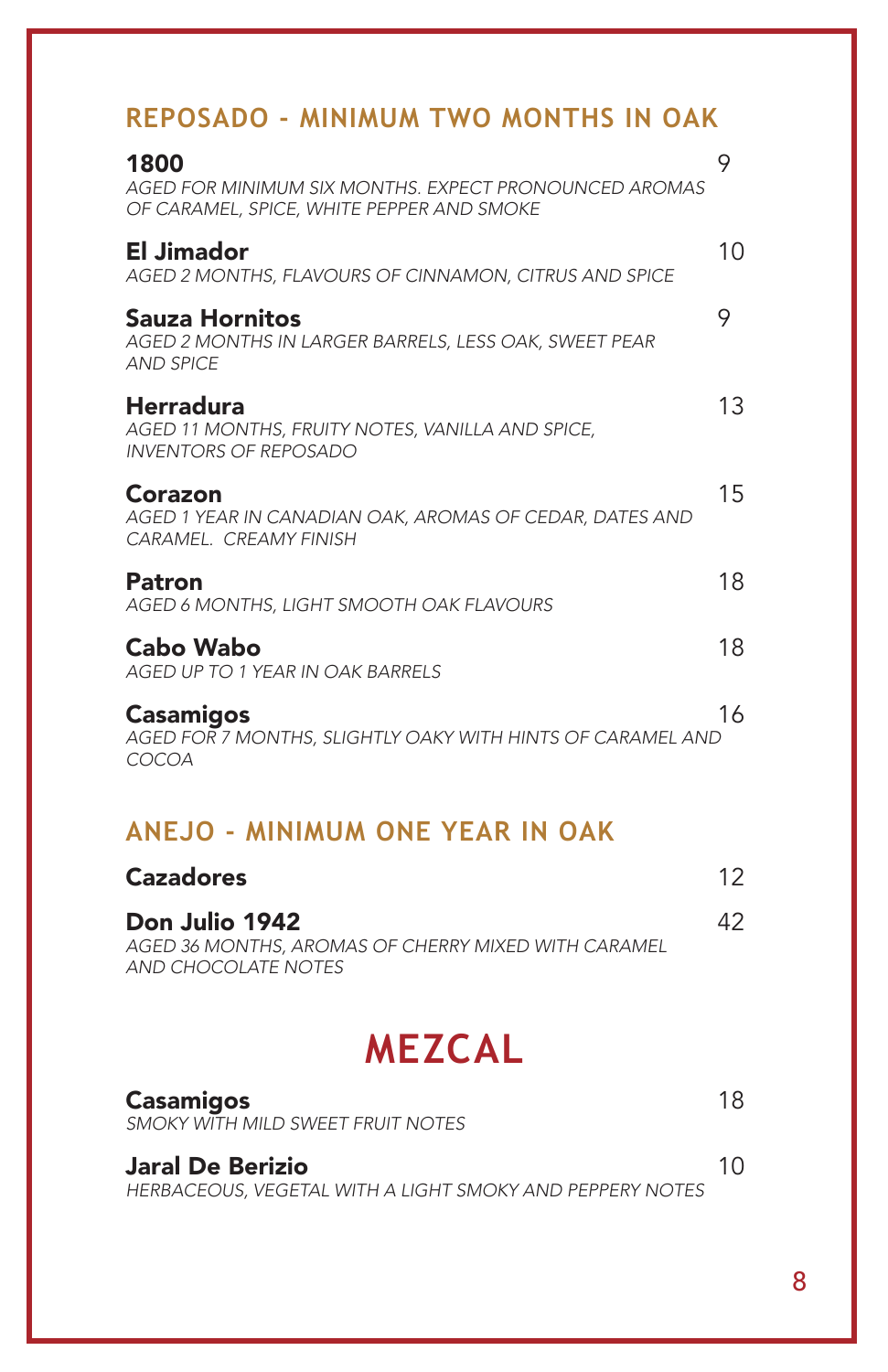# **VODKA**

| <b>Stolichnaya Russia</b>                                           | 9  |
|---------------------------------------------------------------------|----|
| <b>Iceberg</b> Canada                                               | 10 |
| <b>Russian Standard Russia</b>                                      | 10 |
| <b>Absolut</b> Sweden<br>CITRON, VANILLA, RASPBERRY, MANDARIN, ACAI | 10 |
| <b>VanGogh Espresso USA</b>                                         | 10 |
| <b>Tito's Handmade</b> Texas, USA                                   | 11 |
| <b>Spud Potato</b> (GF) Poland                                      | 9  |
| <b>Kettle One</b> Holland                                           | 11 |
| <b>Belvedere</b> Poland                                             | 11 |
| <b>Grey Goose France</b>                                            | 13 |
| <b>Glass Nectar USA</b><br><b>HONEY INFUSED GRAPE VODKA</b>         | 11 |
| <b>Glass Kona USA</b><br>KONA COFFEE INFUSED GRAPE VODKA            | 11 |

# **GIN**

| <b>Beefeater</b> England           |    |
|------------------------------------|----|
| Tanqueray England                  | 9  |
| <b>Hendrick's Scotland</b>         | 12 |
| <b>Bombay Sapphire England</b>     | 10 |
| <b>The Botanist Islay Scotland</b> | 13 |
| Tanqueray No. 10 England           | 11 |
| <b>Empress 1908</b> Victoria       | 9  |